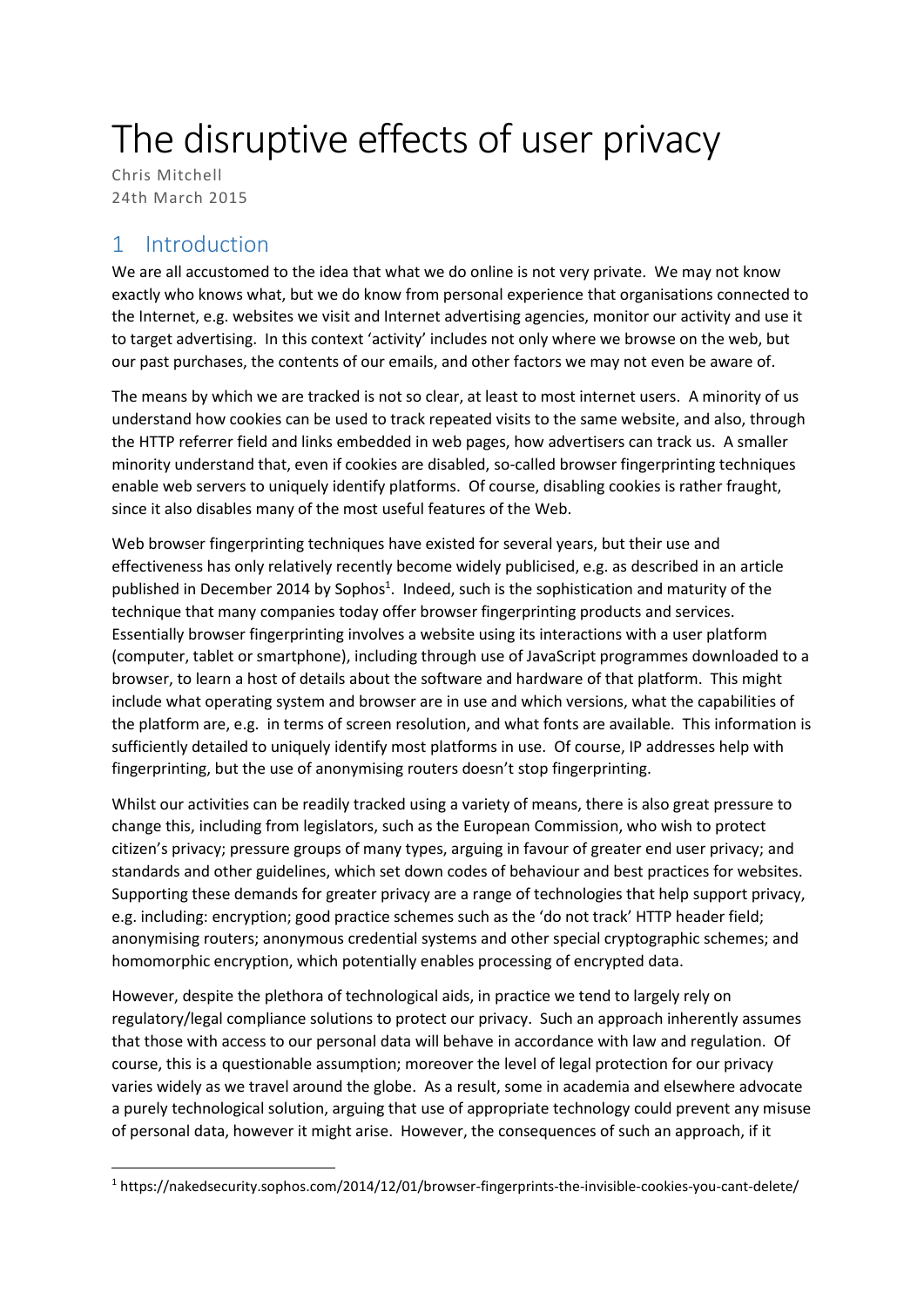could ever be realised (which is, of course, a big if), are profound, and this is the main focus of this article.

## 2 Possible privacy goals

Perhaps the ultimate goal of privacy advocates is to enable us all to leave no identifiable trace of our activities, if that is what we want. Some would suggest that such an arrangement should even be the default, given that many users have limited technical expertise. However, defining what *no trace* means is problematic.

To see why even defining the type of privacy we might want is difficult, it is necessary to observe that almost everything we do partly identifies us, e.g. we indicate our language, interests, etc. by where we choose to browse. In addition, some activities automatically reveal our unique identity, e.g. when we use a credit card for payment. Perhaps the key property we might wish to achieve is linkability of activities, or rather unlinkability. That is, we might reasonably wish for two distinct interactions with the same or different websites to be incapable of being linked by these websites.

These difficulties in definition highlight the difficulties in effectively anonymising personal data. Such anonymisation has clear benefits, allowing large data sets to be analysed, e.g. to identify new treatments for illness, new solutions to complex problems, etc. However, the risk of deanonymisation (or re-identification) is always present, so anonymisation needs to done with great care. However, this is a subject for a different article.

## 3 Disruptive effects

The supposition for the next part of this article is that the privacy advocates are completely successful, and by default all our activities are unlinkable (except where necessary). That is, suppose we can all use the Internet knowing that, unless we choose to reveal who we are, it is technologically impossible to link our various interactions with third parties. 'Hurrah!' we might all say, except that the potential impacts are far-reaching. Most obviously, the service providers would lose their ability to link one user interaction with another, severely limiting their ability to target advertising. Perhaps less obviously it would also affect both security (of users and service providers) and usability in a variety of ways. We next look at these impacts in a little more detail. Perhaps I should observe at this point that the observations made below are not new – many authors have been saying similar things for some time, but it perhaps helps us all to be reminded of the implications of pursuing higher levels of privacy.

### 3.1 No more free stuff?

Many of the free web services we use on a daily basis are funded through advertising. Examples of such services include search, cloud storage, social networks, messaging (email and instant), Internet gaming, and voice over IP. That is, it includes things that most of us rely on all the time in our daily lives, both at work and outside. It seems evident that loss of targeted advertising could severely impact advertising revenues for these service providers, as well as other possible revenues. With a potentially much reduced revenue stream there will presumably be less free services for us all to enjoy.

How might this affect us? Well, perhaps we will have to start paying for all these services. Alternatively, maybe some service providers and/or services will simply vanish, if it becomes uneconomic to provide them. In any event, we should expect a huge disruption in the economics of the Internet. Some would say this is a small price to pay for greater privacy, but others may disagree.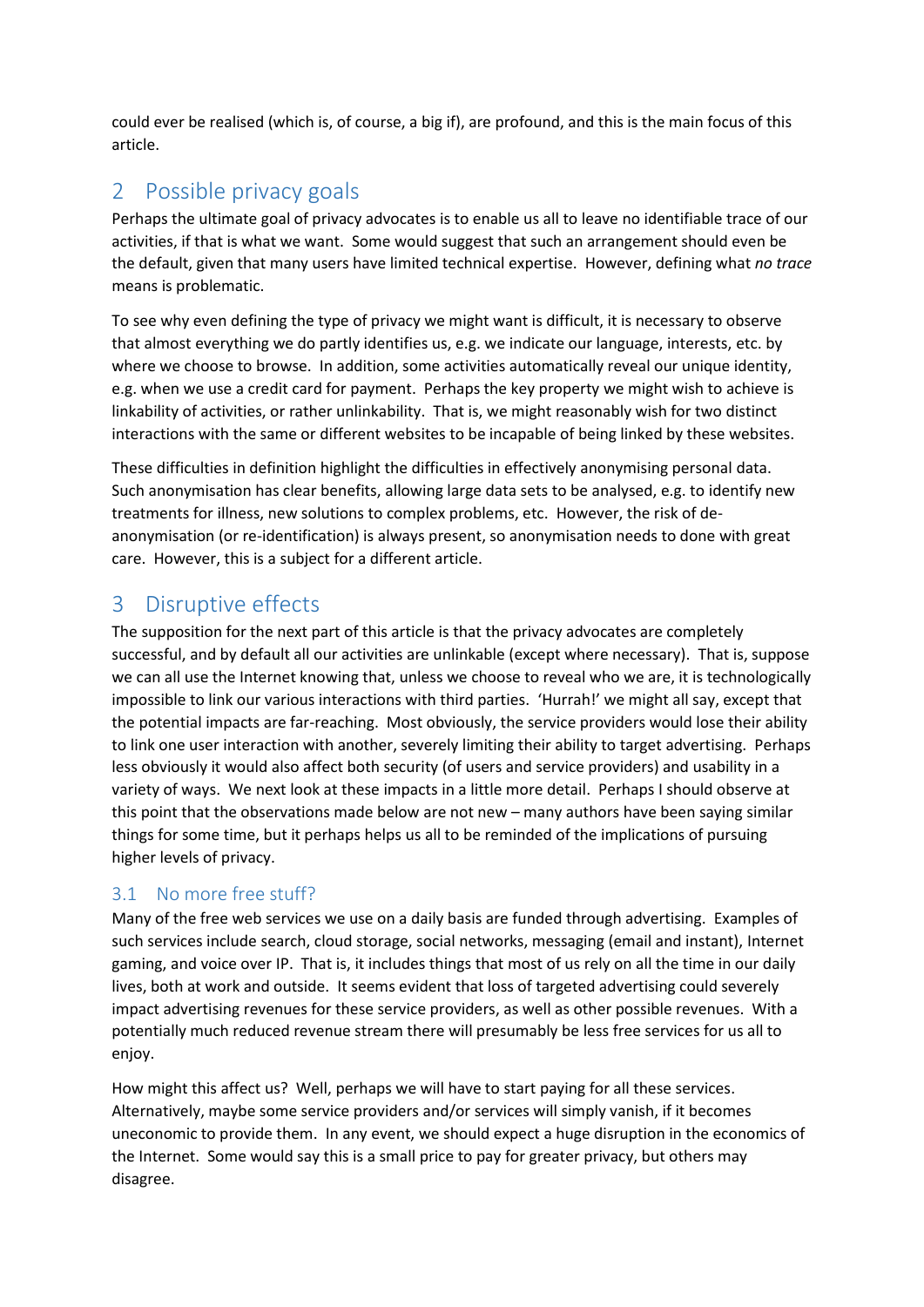#### 3.2 Less effective security

Security and privacy often push in somewhat different directions. We next highlight a few ways in which more effective, technology-driven, privacy provision could affect the provision of security, and might ultimately damage some end users.

Some Network Intrusion Detection Systems (NIDSs) examine DNS messages<sup>2</sup>. As a result, if DNSsec encryption was to be widely deployed, which would, of course, enhance security as well as privacy, then such messages become opaque to the NIDS. That is, by concealing traffic, detecting intrusions becomes more difficult. It has also been widely suggested that DNSsec could make distributed denial of service attacks much more effective, although the degree to which this is true has been disputed<sup>3</sup>.

Browser fingerprinting has both positive and negative aspects. Clearly it negatively impacts user privacy. However, it is also widely used as a means of enhancing user authentication<sup>4</sup>, by verifying that a user is working via a known platform. That is, if browser fingerprinting was made impossible (actually, very difficult to achieve for anyone other than an expert user) then user authentication would be made less effective.

As is well known, effective user anonymity makes ensuring that users are held accountable for their actions very difficult, if not impossible. That is, efforts to investigate security breaches may be made very much more difficult if all the activity records are unlinkable. More generally, criminal investigations could be made much more difficult. Legal interception may also be made much less valuable to investigators.

#### 3.3 Less effective everything

We finally briefly observe how privacy might impact usability. Browser fingerprinting techniques are used by many websites to understand the capabilities of user platforms, thereby providing content tailored to that platform. For example, content sent to a smart phone can be tailored to display effectively on a small screen, as opposed to content sent to a desktop PC. Indeed, it is hard to see how some details of the end user platform can be withheld from content providers without seriously affecting usability.

Similarly, one of the features of cookies that most of us rely on is the e-commerce 'shopping basket'. We can get part way through our supermarket shopping on line and the contents of our half constructed order will survive even if the platform is rebooted. I know many of us regard this as an essential feature, without which e-commerce would be much less useful. However, this reliance on cookies automatically seriously reduces the degree to which we can stay private.

## 4 Concluding remarks

I should say at this point that, lest I be marked down on somebody's hit list as an enemy of all that is good and just, this short article is not intended as an argument against enhancing user privacy – it is just intended to point out some of the implications. In fact, implementing complete unlinkability is theoretically possible but very difficult to achieve in the real world. For example our browsers leak vast quantities of information about us; however, the technologies required to fix this are not simple to use. For example, few of us even know what anonymising routers are or what the threat is that

**.** 

<sup>2</sup> http://en.wikipedia.org/wiki/DNS\_analytics

<sup>3</sup> http://conferences2.sigcomm.org/imc/2014/papers/p449.pdf

<sup>4</sup> https://docs.secureauth.com/pages/viewpage.action?pageId=15860199